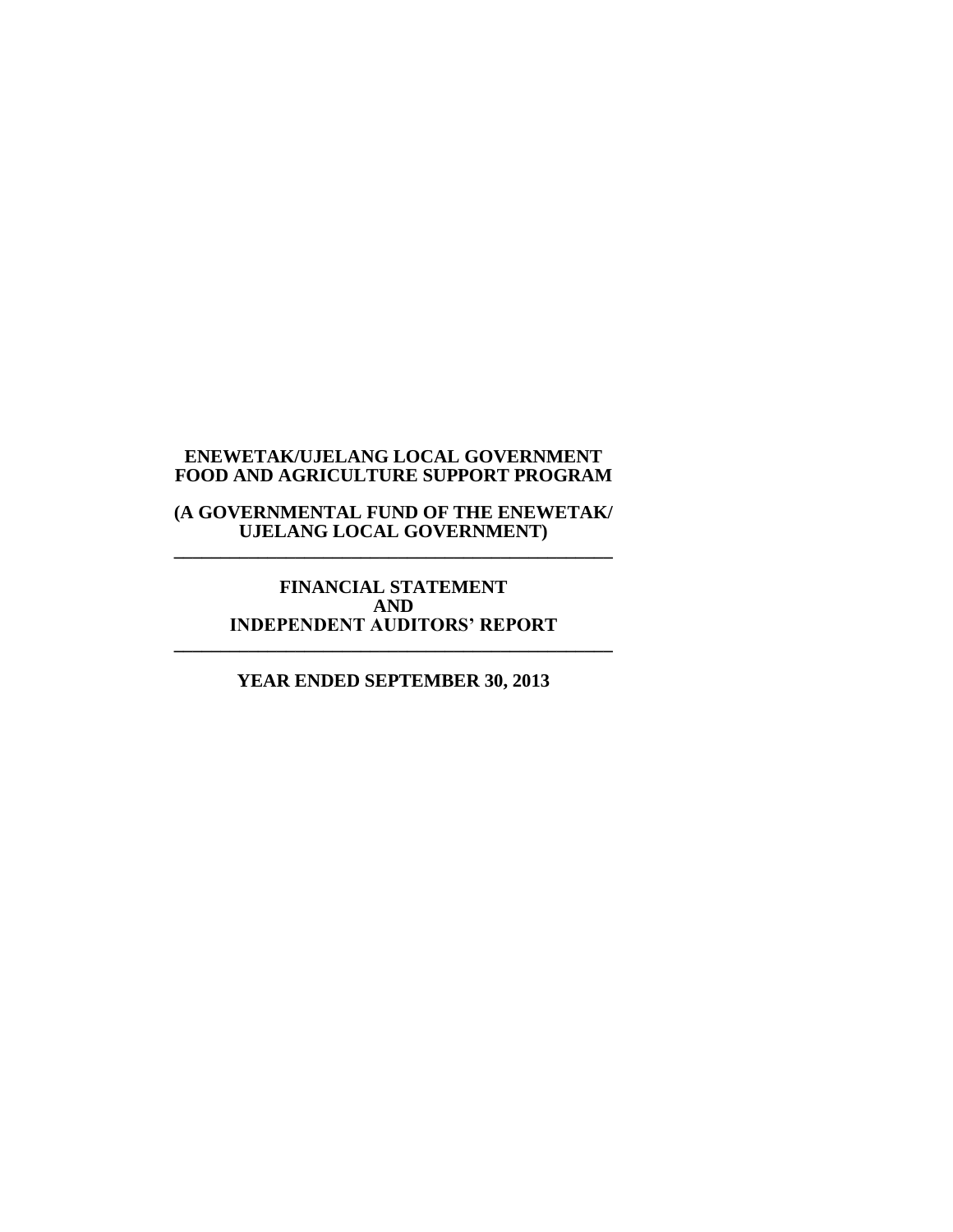

Deloitte & Touche LLP 361 South Marine Corps Drive Tamuning, GU 96913-3911 USA

Tel: (671)646-3884 Fax: (671)649-4932 www.deloitte.com

# **INDEPENDENT AUDITORS' REPORT**

Mayor Jackson Ading Enewetak/Ujelang Local Government Republic of the Marshall Islands:

#### **Report on the Financial Statements**

We have audited the accompanying financial statement of the Enewetak/Ujelang Local Government (EULGOV) Food and Agriculture Support Program (the Program), a governmental fund of EULGOV, which comprises the statement of revenues, expenditures and changes in fund balance for the year ended September 30, 2013, and the related notes to the financial statements.

#### *Management's Responsibility for the Financial Statements*

Management is responsible for the preparation and fair presentation of this financial statement in accordance with accounting principles generally accepted in the United States of America; this includes the design, implementation, and maintenance of internal control relevant to the preparation and fair presentation of financial statements that are free from material misstatement, whether due to fraud or error.

#### *Auditors' Responsibility*

Our responsibility is to express an opinion on the financial statement based on our audit. We conducted our audit in accordance with auditing standards generally accepted in the United States of America and the standards applicable to financial audits contained in *Government Auditing Standards*, issued by the Comptroller General of the United States. Those standards require that we plan and perform the audit to obtain reasonable assurance about whether the financial statement is free from material misstatement.

An audit involves performing procedures to obtain audit evidence about the amounts and disclosures in the financial statement. The procedures selected depend on the auditor's judgment, including the assessment of the risks of material misstatement of the financial statement, whether due to fraud or error. In making those risk assessments, the auditor considers internal control relevant to the entity's preparation and fair presentation of the financial statement in order to design audit procedures that are appropriate in the circumstances, but not for the purpose of expressing an opinion on the effectiveness of the entity's internal control. Accordingly, we express no such opinion. An audit also includes evaluating the appropriateness of accounting policies used and the reasonableness of significant accounting estimates made by management, as well as evaluating the overall presentation of the financial statement.

We believe that the audit evidence we have obtained is sufficient and appropriate to provide a basis for our audit opinion.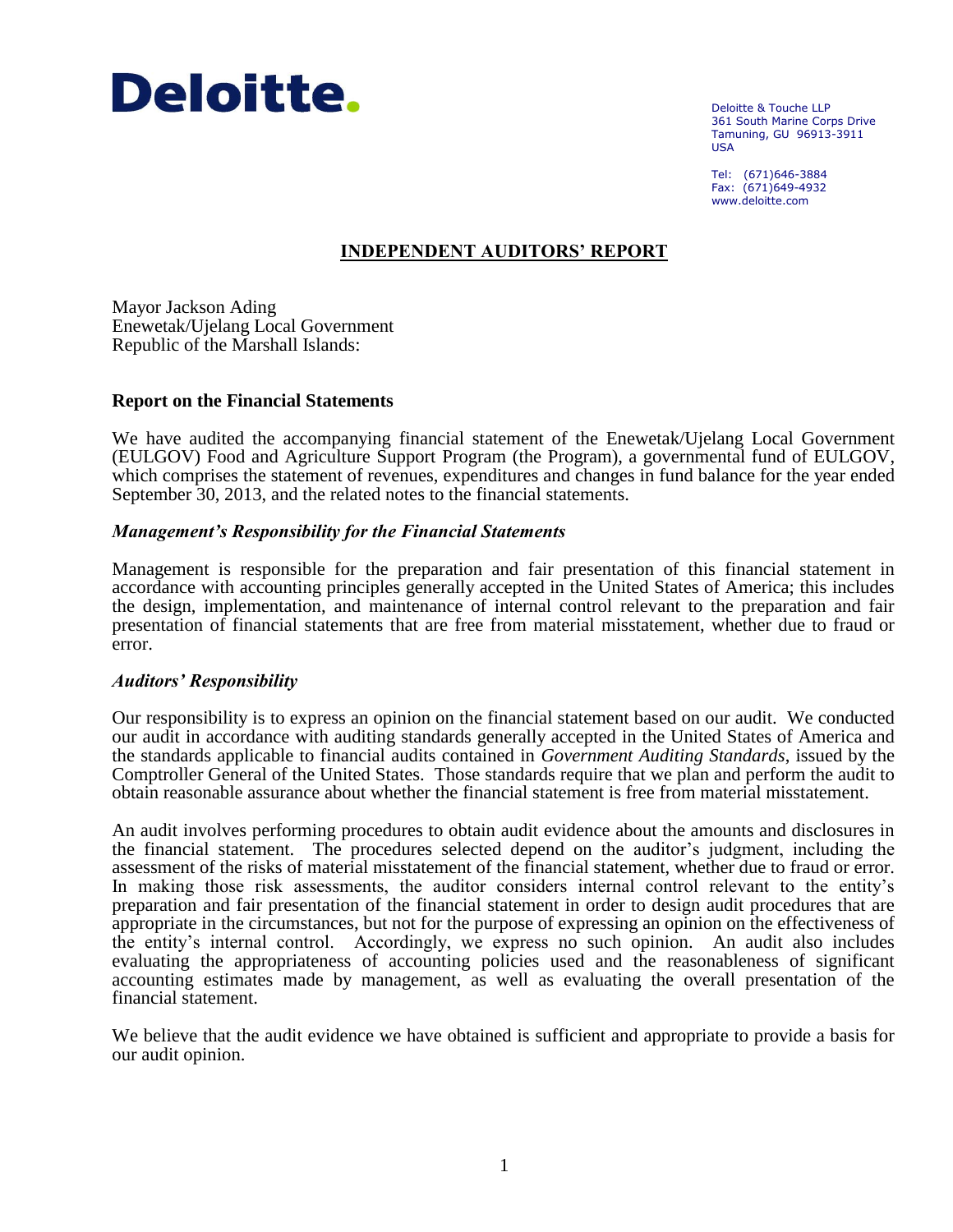## *Opinion*

In our opinion, the financial statement referred to above presents fairly, in all material respects, the results of operations of the Program for the year ended September 30, 2013 in conformity with accounting principles generally accepted in the United States of America.

### **Emphasis of Matter - Reporting Entity**

As discussed in Note 1 to the financial statement, the financial statement referred to above presents only the EULGOV Food and Agriculture Support Program and is not intended to present fairly the results of operations of the Enewetak/Ujelang Local Government in conformity with accounting principles generally accepted in the United States of America.

## **Other Reporting Required by** *Government Auditing Standards*

In accordance with *Government Auditing Standards*, we have also issued our report dated July 9, 2014, on our consideration of Program's internal control over financial reporting and on our tests of its compliance with certain provisions of laws, regulations, contracts, and grant agreements and other matters. The purpose of that report is to describe the scope of our testing of internal control over financial reporting and compliance and the results of that testing, and not to provide an opinion on internal control over financing reporting or on compliance. That report is an integral part of an audit performed in accordance with *Government Auditing Standards* in considering Program's internal control over financial reporting and compliance.

obitte NachellP

July 9, 2014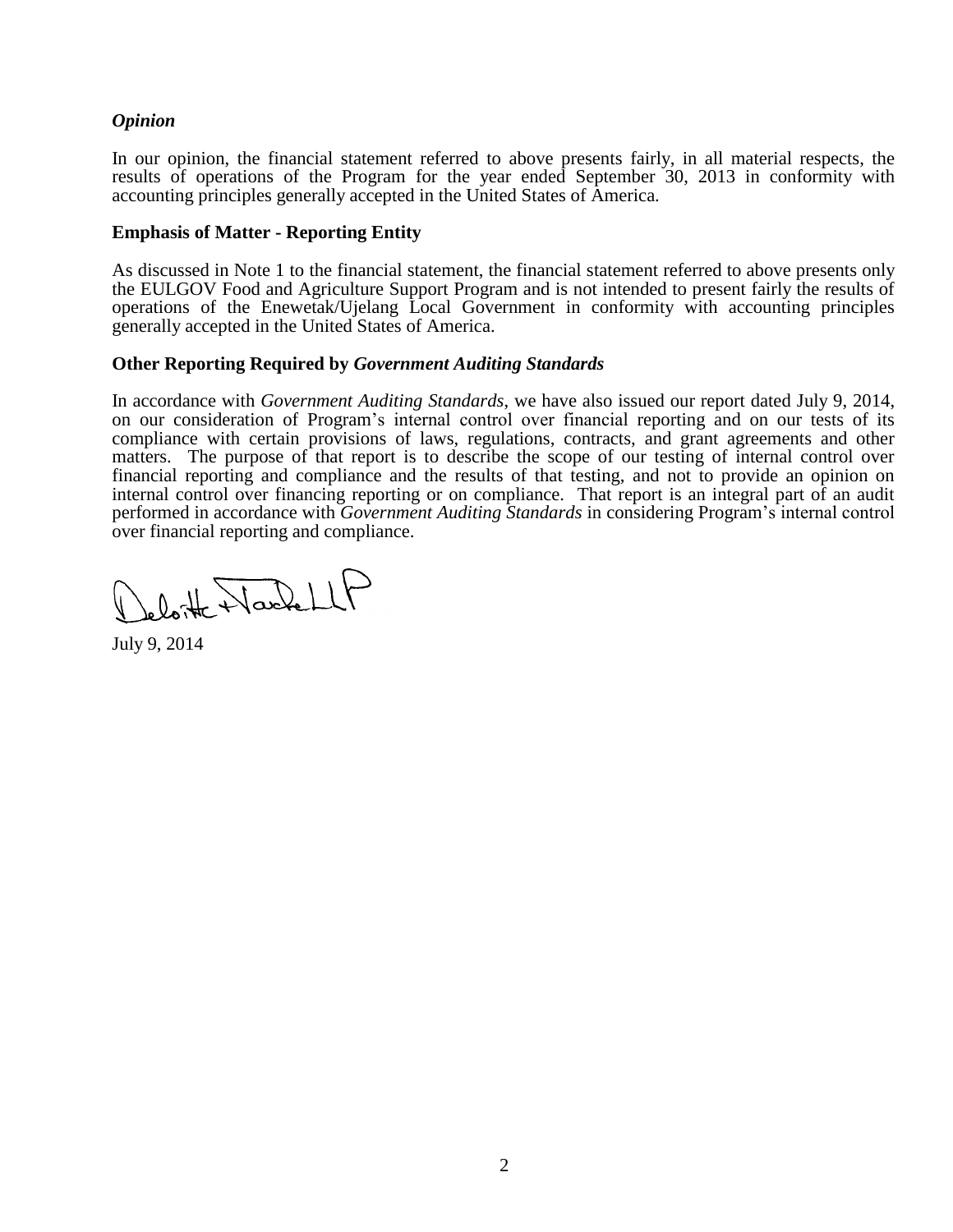# Statement of Revenues, Expenditures and Changes in Fund Balance Year Ended September 30, 2013

| Revenues:                         |           |
|-----------------------------------|-----------|
| \$<br>Federal program receipts    | 2,003,230 |
| Total revenues                    | 2,003,230 |
| Expenditures:                     |           |
| Direct food costs                 | 679,285   |
| Personnel services                | 614,026   |
| Petroleum, oil and lube           | 402,946   |
| Materials and supplies            | 86,192    |
| Insurance                         | 71,316    |
| Repairs and maintenance           | 60,940    |
| Contractual services              | 44,037    |
| Accommodation and other benefits  | 19,295    |
| Kawewa subsistence                | 11,733    |
| Warehouse rental                  | 3,600     |
| Office rental                     | 3,291     |
| Temporary labor fees              | 2,259     |
| Office supplies                   | 1,797     |
| Communication                     | 1,350     |
| Wharfage and stevedoring          | 323       |
| <b>Bank</b> charges               | 226       |
| Miscellaneous                     | 614       |
| Total expenditures                | 2,003,230 |
| Changes in fund balance           |           |
| Fund balance at beginning of year |           |
| Fund balance at end of year       |           |

See accompanying notes to financial statement.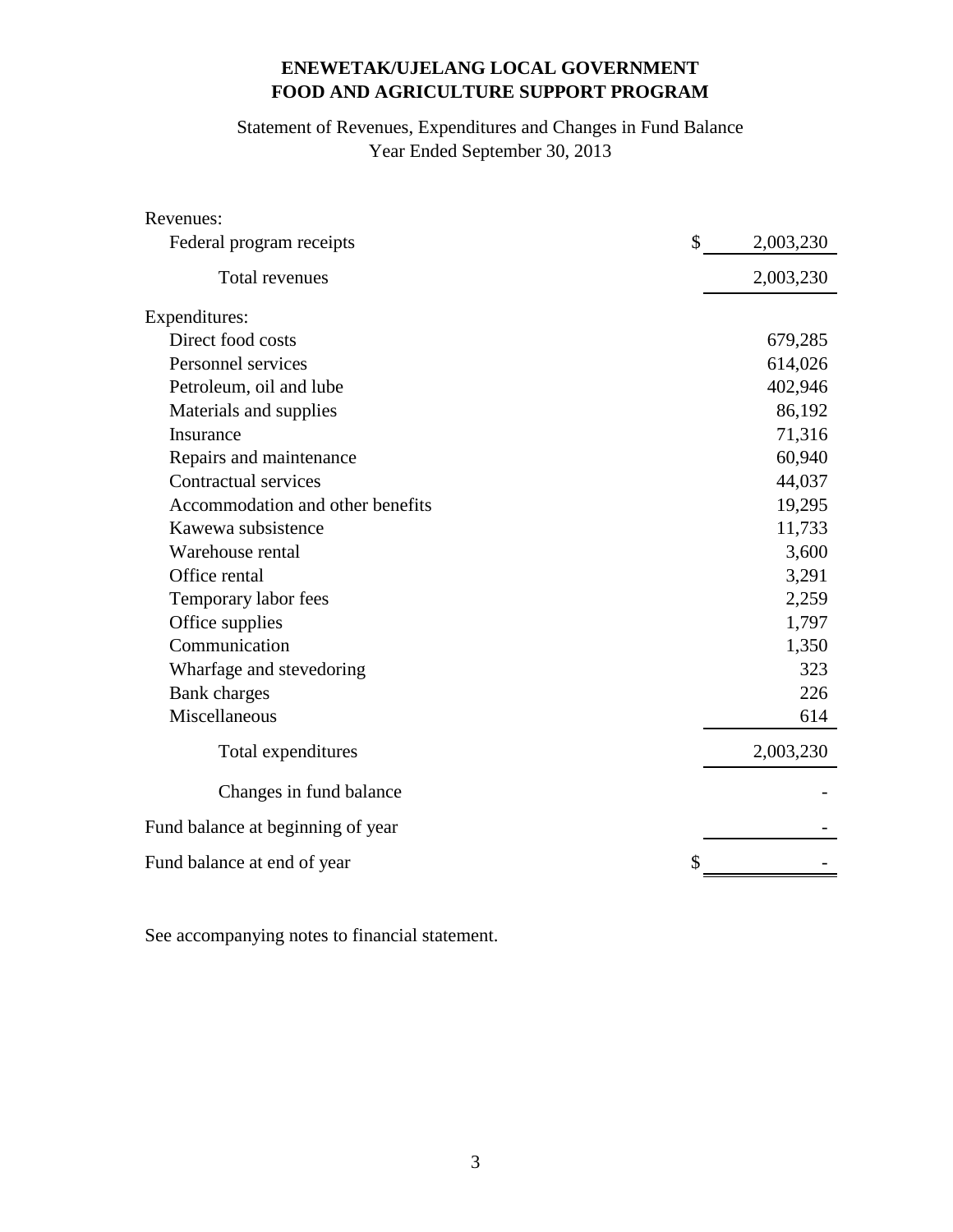Notes to Financial Statement September 30, 2013

#### (1) Organization

The Enewetak/Ujelang Local Government (EULGOV) was established pursuant to Public Law 1981-2, the Local Government Act of the Republic of the Marshall Islands, and operates under the Constitution of the Enewetak/Ujelang Local Government. EULGOV is governed by an elected mayor and a fifteen-member council. The EULGOV Food and Agriculture Support Program (the Program) is considered a governmental fund of EULGOV and was established to account for funding received pursuant to Section  $103(f)(2)$  of the Compact of Free Association Amendments Act of 2003.

The accompanying financial statement relates solely to those accounting records maintained by the Program, and does not incorporate any accounts related to any other departments or agencies of EULGOV.

#### (2) Summary of Significant Accounting Policies

The financial statement of the Program has been prepared in conformity with accounting principles generally accepted in the United States of America (GAAP), as applied to government units. The Governmental Accounting Standards Board (GASB) is the accepted standard-setting body for establishing governmental accounting and financial reporting principles. The more significant of the Program's accounting policies are described below.

#### A. Measurement Focus and Basis of Accounting

The Program reports the results of its operations in one governmental fund. A fund is a separate accounting entity with a self-balancing set of accounts. They are concerned only with the measurement of financial position and are not involved with measurement of results of operations. Fund accounting is designed to demonstrate legal compliance and to aid financial management by segregating transactions related to certain government functions or activities.

Governmental funds are used to account for all or most of a government's general activities, including the collection and disbursement of earmarked monies (special revenue funds).

## B. Basis of Presentation

The accounting and financial reporting treatment applied to a fund is determined by its measurement focus. All governmental funds are accounted for using a current financial resources measurement focus. Operating statements of these funds present increases (i.e., revenues and other financing sources) and decreases (i.e., expenditures and other financing uses) in net current assets.

The modified accrual basis of accounting is used by all governmental fund types. Under the modified accrual basis of accounting, revenues are recognized when susceptible to accrual (i.e., when they become both measurable and available). "Measurement" means the amount of the transaction can be determined and "available" means collectible within the current period or soon enough thereafter to be used to pay liabilities of the current period. Expenditures are recorded when the related liability is incurred.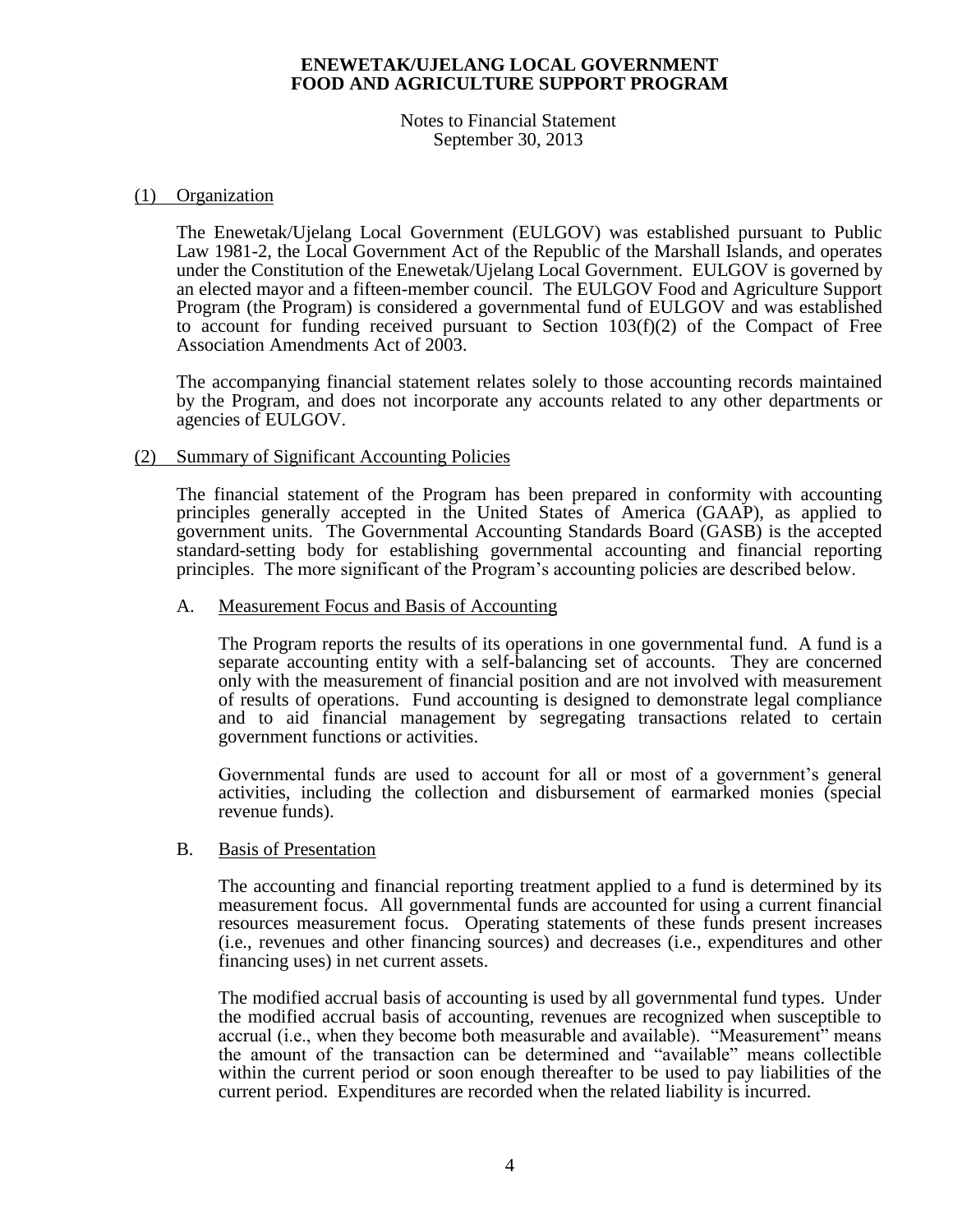#### Notes to Financial Statement September 30, 2013

## (2) Summary of Significant Accounting Policies, Continued

C. Estimates

The preparation of financial statements in conformity with GAAP requires management to make estimates and assumptions that affect the reported amounts of assets and liabilities and disclosure of contingent assets and liabilities at the date of the financial statements and the reported amounts of revenues and expenditures during the reporting period. Actual results could differ from those estimates.

## (3) Risk Management

The Program is exposed to various risks of loss related to torts; theft of, damage to, and destruction of assets; errors and omissions; injuries to employees; and natural disasters. The Program has elected to purchase commercial automobile and marine insurance from independent third parties for the risks of loss to which it is exposed. For other risks of loss to which it is exposed, the Program has elected not to purchase commercial insurance. Instead, the Program's management believes it is more economical to manage its risks internally. In the event of claim settlements and judgments, the Program reports all of its risk management activities in the General Fund of EULGOV. Claims expenditures and liabilities are reported when it is probable that a loss has occurred and the amount of that loss can be reasonably estimated. These losses include an estimate of claims that have been incurred but not reported. No material losses have resulted from the Program's risk management activities for the past three years.

#### (4) Contingency

#### Questioned Costs

The Program is subject to financial and compliance audits to ascertain if Federal laws and guidelines have been followed. Cumulative questioned costs of \$2,318,962 reported from FY2010 have been resolved as of September 30, 2013. The Program is considered to have responsibility for any questioned costs that may result from Single Audits of the Program for the fiscal years for which audits have not been performed. The ultimate disposition of any questioned costs can be determined only by final action of the grantor agency. Therefore, no provision for any liability that may result upon resolution of these matters has been made in the accompanying financial statement.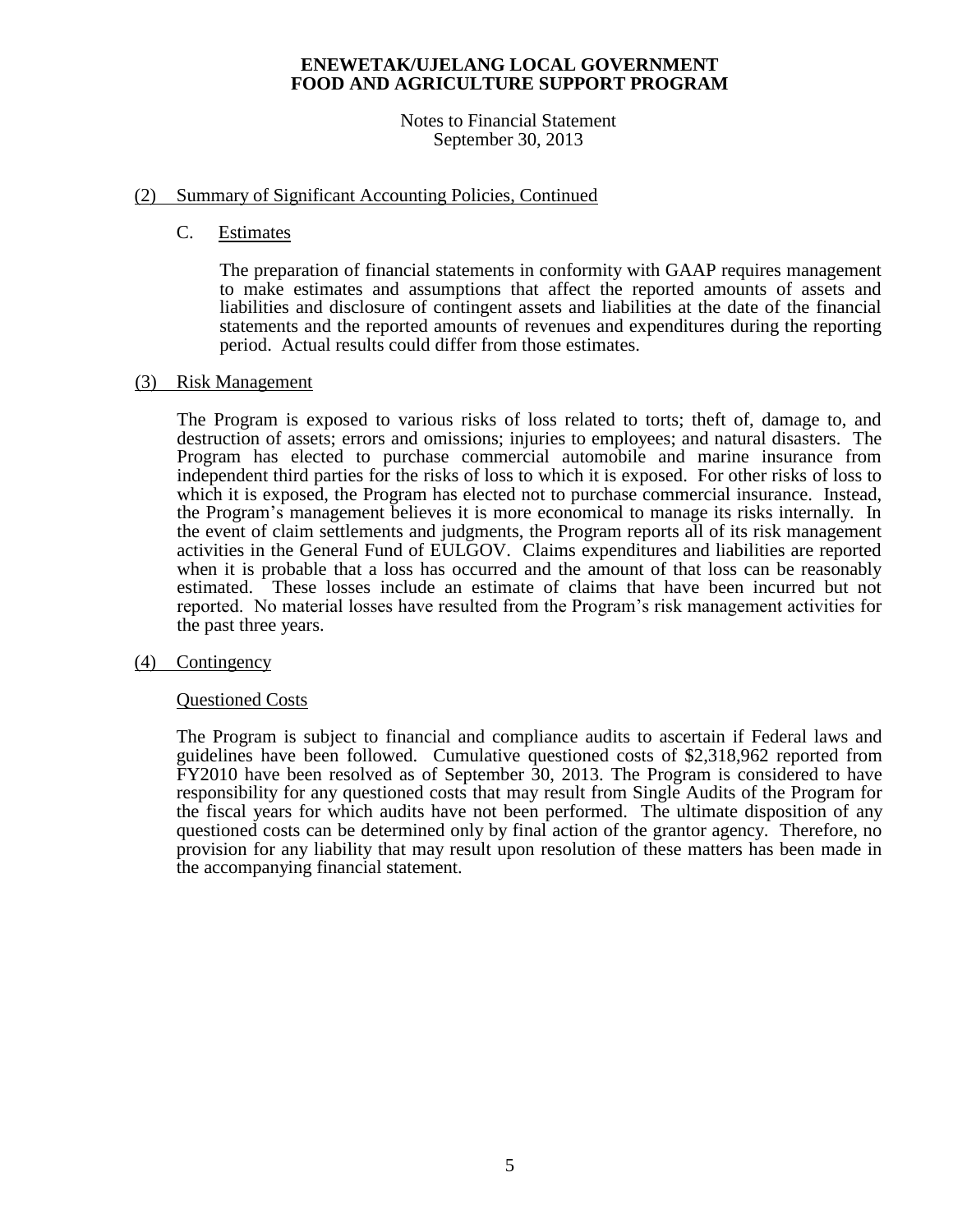#### **(A GOVERNMENTAL FUND OF THE ENEWETAK/ UJELANG LOCAL GOVERNMENT) \_\_\_\_\_\_\_\_\_\_\_\_\_\_\_\_\_\_\_\_\_\_\_\_\_\_\_\_\_\_\_\_\_\_\_\_\_\_\_\_\_\_\_\_\_\_\_\_**

#### **INDEPENDENT AUDITORS' REPORTS ON INTERNAL CONTROL AND ON COMPLIANCE \_\_\_\_\_\_\_\_\_\_\_\_\_\_\_\_\_\_\_\_\_\_\_\_\_\_\_\_\_\_\_\_\_\_\_\_\_\_\_\_\_\_\_\_\_\_\_\_**

# **YEAR ENDED SEPTEMBER 30, 2013**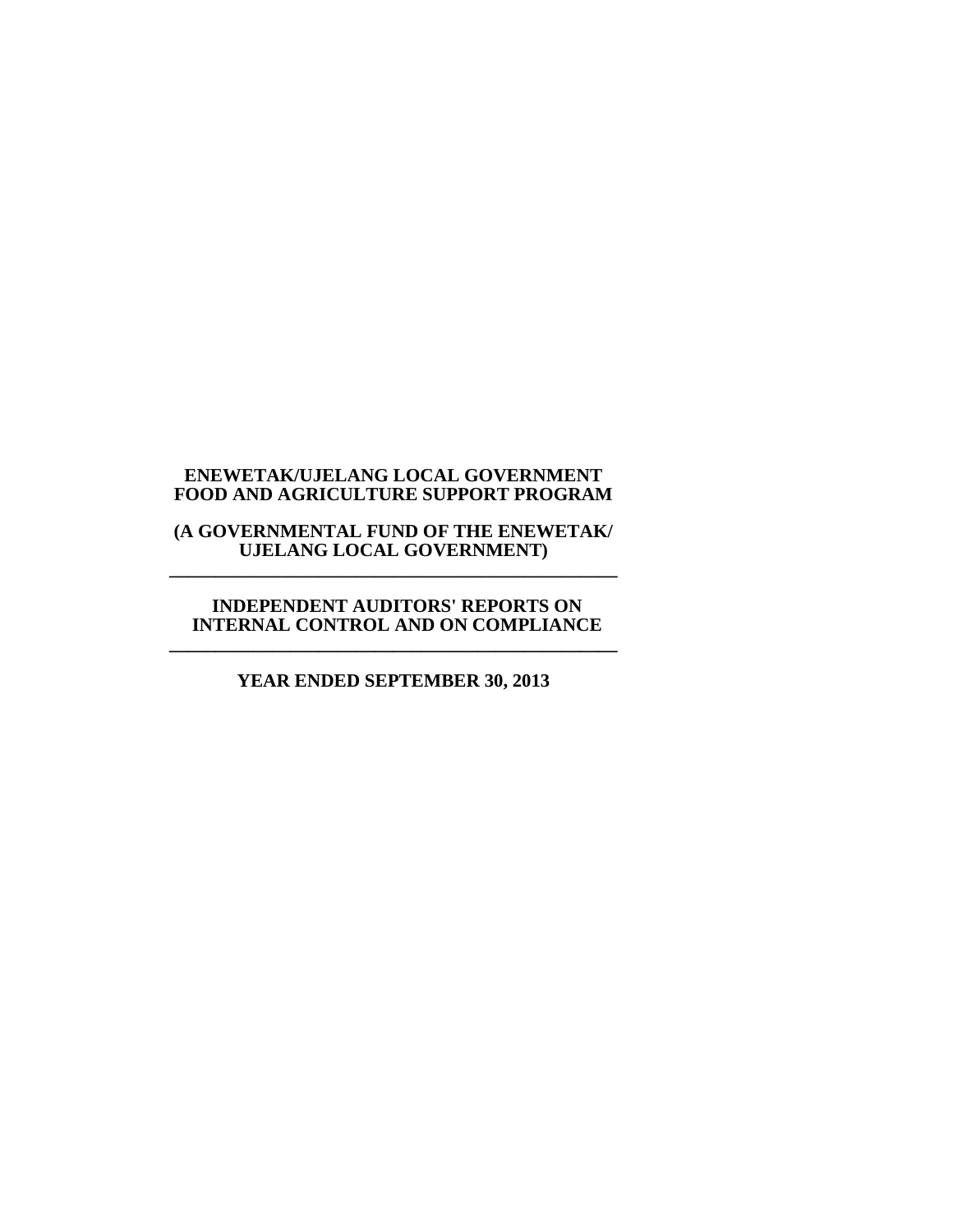

Deloitte & Touche LLP 361 South Marine Corps Drive Tamuning, GU 96913-3911 USA

Tel: (671)646-3884 Fax: (671)649-4932 www.deloitte.com

#### **INDEPENDENT AUDITORS' REPORT ON INTERNAL CONTROL OVER FINANCIAL REPORTING AND ON COMPLIANCE AND OTHER MATTERS BASED ON AN AUDIT OF FINANCIAL STATEMENTS PERFORMED IN ACCORDANCE WITH** *GOVERNMENT AUDITING STANDARDS*

Mayor Jackson Ading Enewetak/Ujelang Local Government Republic of the Marshall Islands:

We have audited, in accordance with the auditing standards generally accepted in the United States of America and the standards applicable to financial audits contained in *Government Auditing Standards* issued by the Comptroller General of the United States, the financial statement of the Enewetak/Ujelang Local Government Food and Agriculture Support Program (the Program), which comprises the statement of revenues, expenditures and changes in fund balance for the year ended September 30, 2013, and the related notes to the financial statement, and have issued our report thereon dated July 9, 2014.

#### **Internal Control Over Financial Reporting**

In planning and performing our audit of the financial statements, we considered the Program's internal control over financial reporting (internal control) to determine the audit procedures that are appropriate in the circumstances for the purpose of expressing our opinion on the financial statements, but not for the purpose of expressing an opinion on the effectiveness of the Program's internal control. Accordingly, we do not express an opinion on the effectiveness of the Program's internal control.

A *deficiency in internal control* exists when the design or operation of a control does not allow management or employees, in the normal course of performing their assigned functions, to prevent, or detect and correct, misstatements on a timely basis. A *material weakness* is a deficiency, or a combination of deficiencies, in internal control, such that there is a reasonable possibility that a material misstatement of the entity's financial statements will not be prevented, or detected and corrected on a timely basis. A *significant deficiency* is a deficiency, or a combination of deficiencies, in internal control that is less severe than a material weakness, yet important enough to merit attention by those charged with governance.

Our consideration of internal control was for the limited purpose described in the first paragraph of this section and was not designed to identify all deficiencies in internal control that might be material weaknesses or significant deficiencies and therefore, material weaknesses or significant deficiencies may exist that were not identified. Given these limitations, during our audit we did not identify any deficiencies in internal control that we consider to be material weaknesses. However, material weaknesses may exist that have not been identified.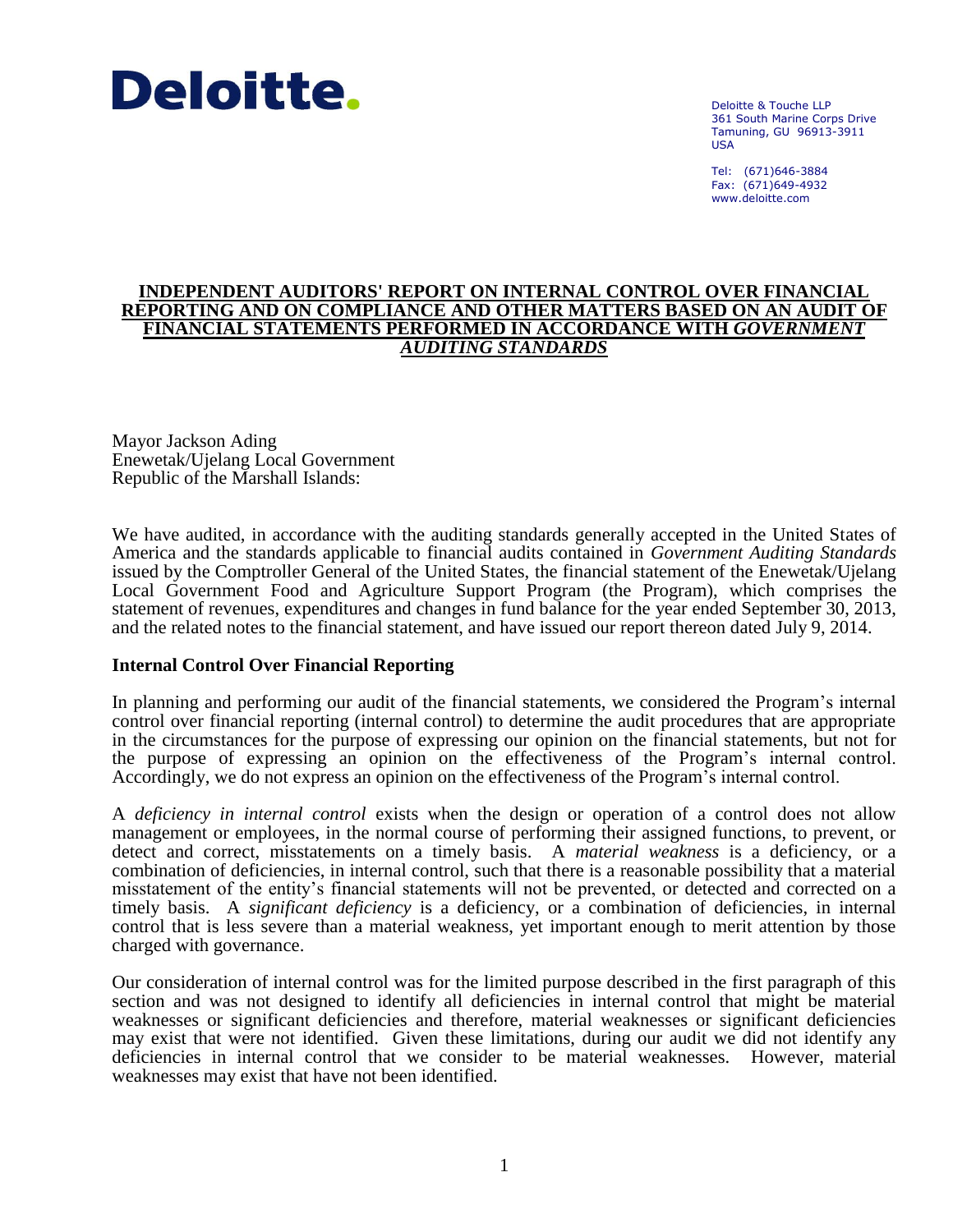## **Compliance and Other Matters**

As part of obtaining reasonable assurance about whether the Program's financial statement is free from material misstatement, we performed tests of its compliance with certain provisions of laws, regulations, contracts, and grant agreements, noncompliance with which could have a direct and material effect on the determination of financial statement amounts. However, providing an opinion on compliance with those provisions was not an objective of our audit, and accordingly, we do not express such an opinion. The results of our tests disclosed no instances of noncompliance or other matters that are required to be reported under *Government Auditing Standards*.

### **Purpose of this Report**

The purpose of this report is solely to describe the scope of our testing of internal control and compliance and the result of that testing, and not to provide an opinion on the effectiveness of the entity's internal control or on compliance. This report is an integral part of an audit performed in accordance with *Government Auditing Standards* in considering the entity's internal control and compliance. Accordingly, this communication is not suitable for any other purpose.

oloite Naschell

July 9, 2014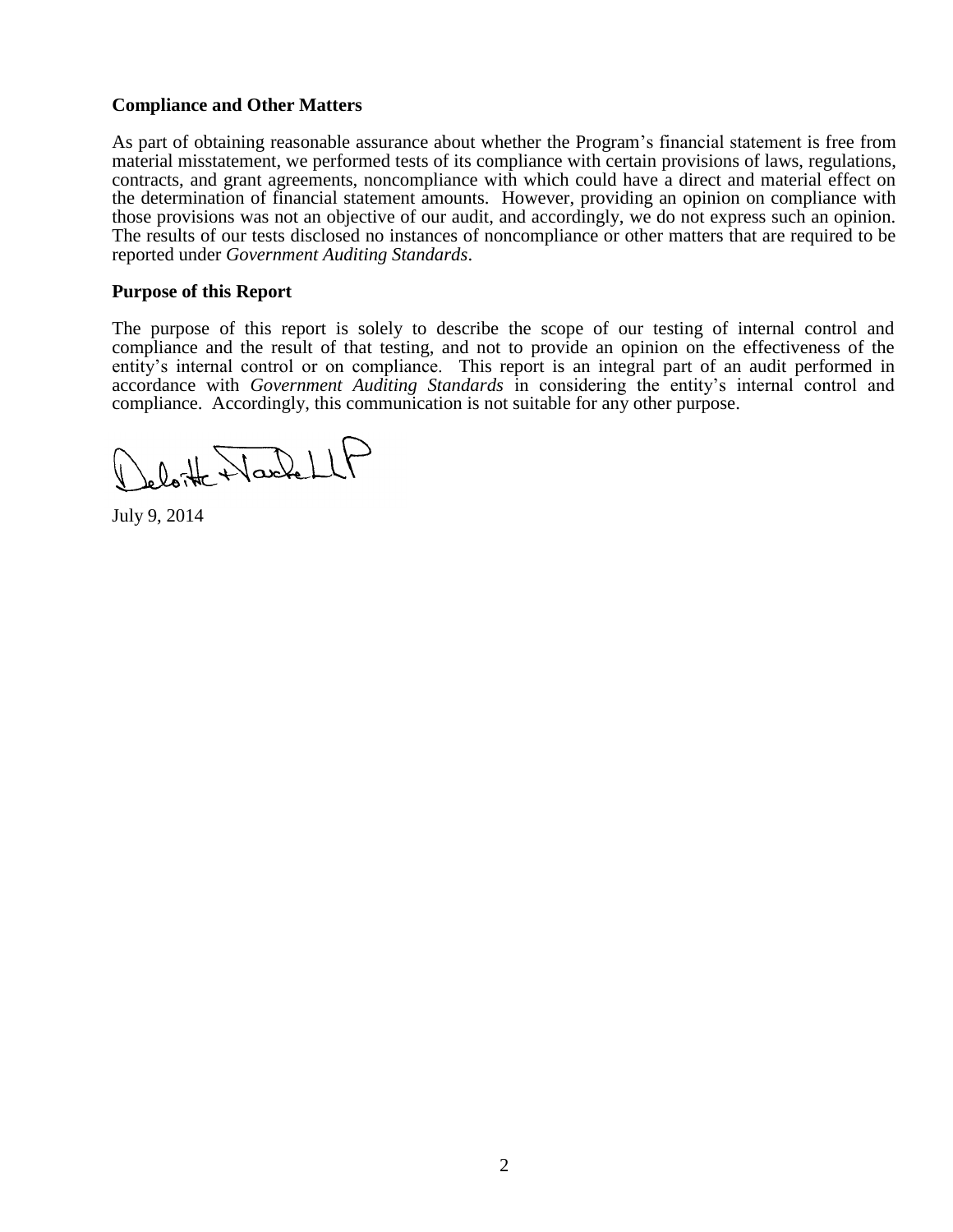

Deloitte & Touche LLP 361 South Marine Corps Drive Tamuning, GU 96913-3911 USA

Tel: (671)646-3884 Fax: (671)649-4932 www.deloitte.com

#### **INDEPENDENT AUDITORS' REPORT ON COMPLIANCE FOR EACH MAJOR FEDERAL PROGRAM; REPORT ON INTERNAL CONTROL OVER COMPLIANCE; AND REPORT ON SCHEDULE OF EXPENDITURES OF FEDERAL AWARDS REQUIRED BY OMB CIRCULAR A-133**

Mayor Jackson Ading Enewetak/Ujelang Local Government Republic of the Marshall Islands:

## **Report on Compliance for Each Major Federal Program**

We have audited the Enewetak/Ujelang Local Government Food and Agriculture Support Program's (the Program's) compliance with the types of compliance requirements described in the *OMB Circular A-133 Compliance Supplement* that could have a direct and material effect on the Program's major federal program for the year ended September 30, 2013. The Program's major federal program is identified in the summary of auditors' results section of the accompanying Schedule of Findings and Questioned Costs.

#### *Management's Responsibility*

Management is responsible for compliance with the requirements of laws, regulations, contracts, and grants applicable to its federal programs.

#### *Auditors' Responsibility*

Our responsibility is to express an opinion on compliance for the Program's major federal program based on our audit of the types of compliance requirements referred to above. We conducted our audit of compliance in accordance with auditing standards generally accepted in the United States of America; the standards applicable to financial audits contained in *Government Auditing Standards*, issued by the Comptroller General of the United States; and OMB Circular A-133, *Audits of States, Local Governments, and Non-Profit Organizations*. Those standards and OMB Circular A-133 require that we plan and perform the audit to obtain reasonable assurance about whether noncompliance with the types of compliance requirements referred to above that could have a direct and material effect on a major federal program occurred. An audit includes examining, on a test basis, evidence about the Program's compliance with those requirements and performing such other procedures as we considered necessary in the circumstances.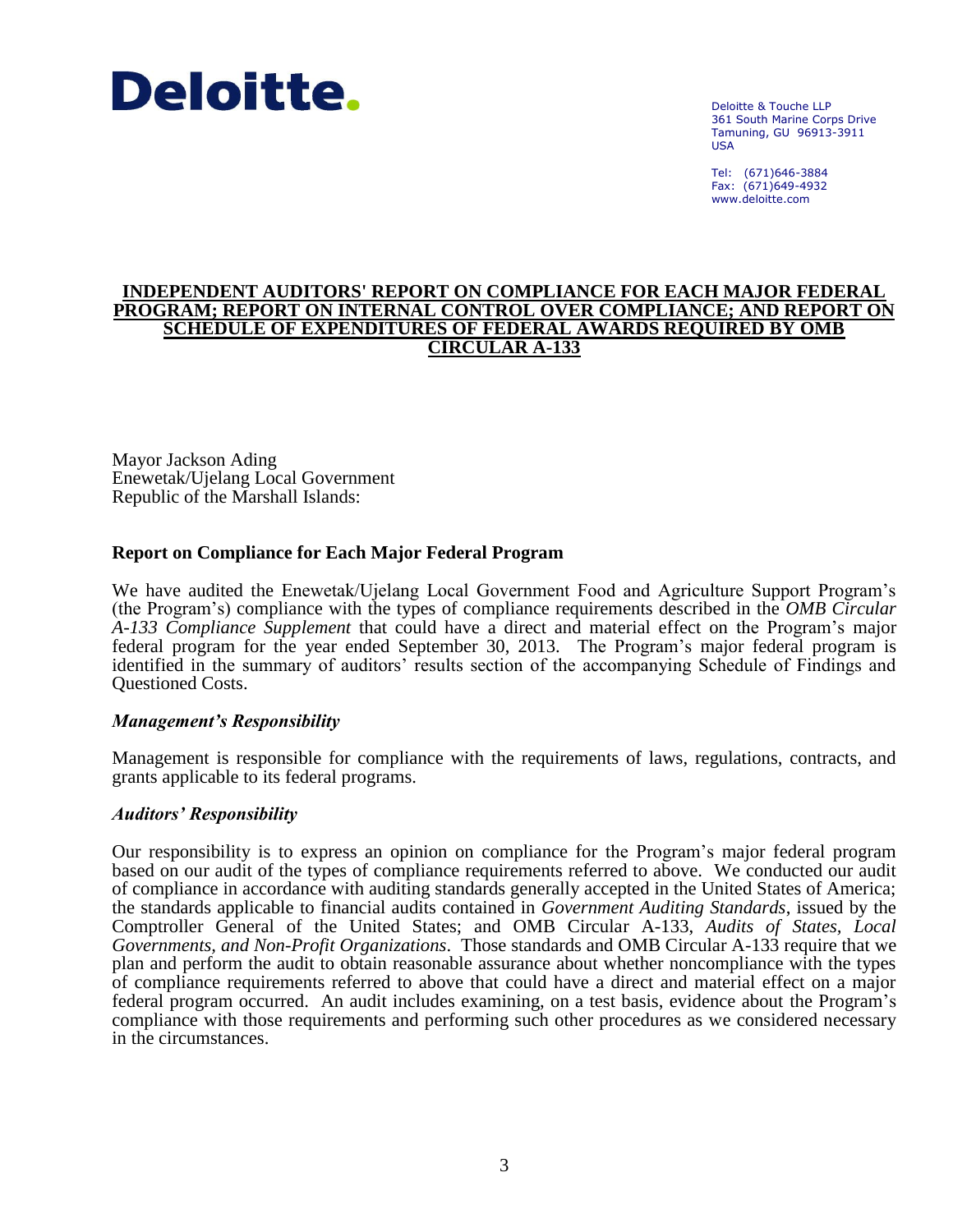We believe that our audit provides a reasonable basis for our opinion on compliance for the Program's major federal program. However, our audit does not provide a legal determination of the Program's compliance.

## *Opinion on Each Major Federal Program*

In our opinion, the Program complied, in all material respects, with the types of compliance requirements referred to above that could have a direct and material effect on its major federal program for the year ended September 30, 2013.

## **Report on Internal Control Over Compliance**

Management of the Program is responsible for establishing and maintaining effective internal control over compliance with the types of compliance requirements referred to above. In planning and performing our audit of compliance, we considered the Program's internal control over compliance with the types of requirements that could have a direct and material effect on its major federal program to determine the auditing procedures that are appropriate in the circumstances for the purpose of expressing an opinion on compliance for its major federal program and to test and report on internal control over compliance in accordance with OMB Circular A-133, but not for the purpose of expressing an opinion on the effectiveness of internal control over compliance. Accordingly, we do not express an opinion on the effectiveness of the Program's internal control over compliance.

A *deficiency in internal control over compliance* exists when the design or operation of a control over compliance does not allow management or employees, in the normal course of performing their assigned functions, to prevent, or detect and correct, noncompliance with a type of compliance requirement of a federal program on a timely basis. A *material weakness in internal control over compliance* is a deficiency, or combination of deficiencies, in internal control over compliance, such that there is reasonable possibility that material noncompliance with a type of compliance requirement of a federal program will not be prevented, or detected and corrected, on a timely basis. A *significant deficiency in internal control over compliance* is a deficiency, or a combination of deficiencies, in internal control over compliance with a type of compliance requirement of a federal program that is less severe than a material weakness in internal control over compliance, yet important enough to merit attention by those charged with governance.

Our consideration of internal control over compliance was for the limited purpose described in the first paragraph of this section and was not designed to identify all deficiencies in internal control over compliance that might be material weaknesses or significant deficiencies and therefore, material weaknesses or significant deficiencies may exist that were not identified. We did not identify any deficiencies in internal control over compliance that we consider to be material weaknesses. However, material weaknesses may exist that have not been identified.

The purpose of this report on internal control over compliance is solely to describe the scope of our testing of internal control over compliance and the results of that testing based on the requirements of OMB Circular A-133. Accordingly, this report is not suitable for any other purpose.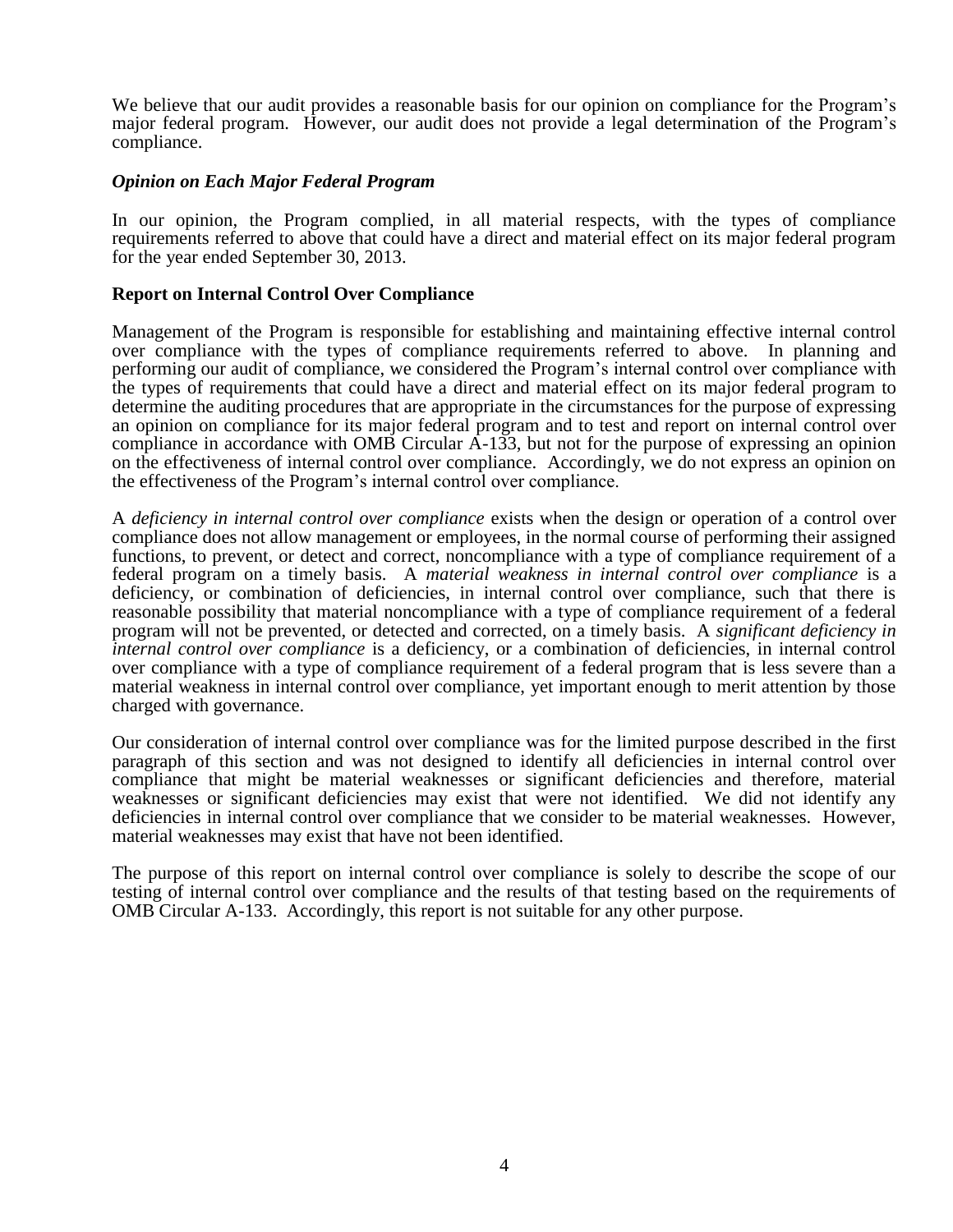## **Report on Schedule of Expenditures of Federal Awards Required by OMB A-133**

We have audited the financial statement of the Program for the year ended September 30, 2013, and have issued our report thereon dated July 9, 2014, which contained an unmodified opinion on that financial statement. Our audit was conducted for the purpose of forming an opinion on the financial statement as a whole. The accompanying Schedule of Expenditures of Federal Awards is presented for purposes of additional analysis as required by OMB Circular A-133 and is not a required part of the financial statement. Such information is the responsibility of management and was derived from and relates directly to the underlying accounting and other records used to prepare the financial statement. The information has been subjected to the auditing procedures applied in the audit of the financial statement and certain additional procedures, including comparing and reconciling such information directly to the underlying accounting and other records used to prepare the financial statement or to the financial statement itself, and other additional procedures in accordance with auditing standards generally accepted in the United States of America. In our opinion, the Schedule of Expenditures of Federal Awards is fairly stated in all material respects in relation to the financial statement as a whole.

oloite Nachell

July 9, 2014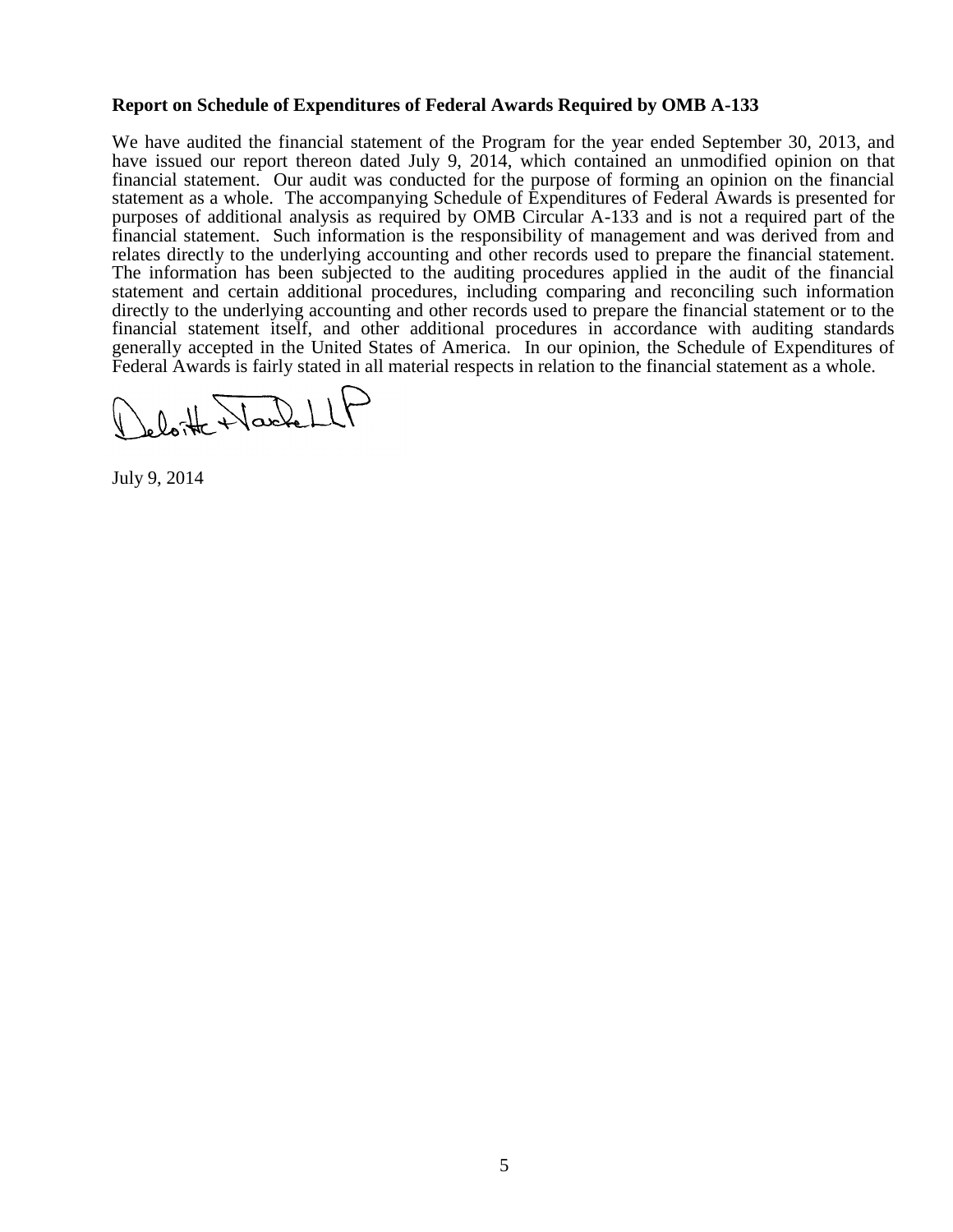Schedule of Expenditures of Federal Awards Year Ended September 30, 2013

|                                                                                   | Beginning<br><b>Fund Balance</b> | 2013<br><b>Funds</b><br>Received | 2013<br><b>Funds</b><br>Expended | Ending<br><b>Fund Balance</b> |
|-----------------------------------------------------------------------------------|----------------------------------|----------------------------------|----------------------------------|-------------------------------|
| U.S. Department of the Interior<br>CFDA #15.875                                   |                                  |                                  |                                  |                               |
| Funds received in a direct<br>capacity:                                           |                                  |                                  |                                  |                               |
| Operation of the Enewetak<br>Food<br>Agriculture<br>and<br><b>Support Program</b> | \$                               | \$2,003,230                      | \$2,003,230                      | S                             |

See accompanying notes to schedule of expenditures of federal awards.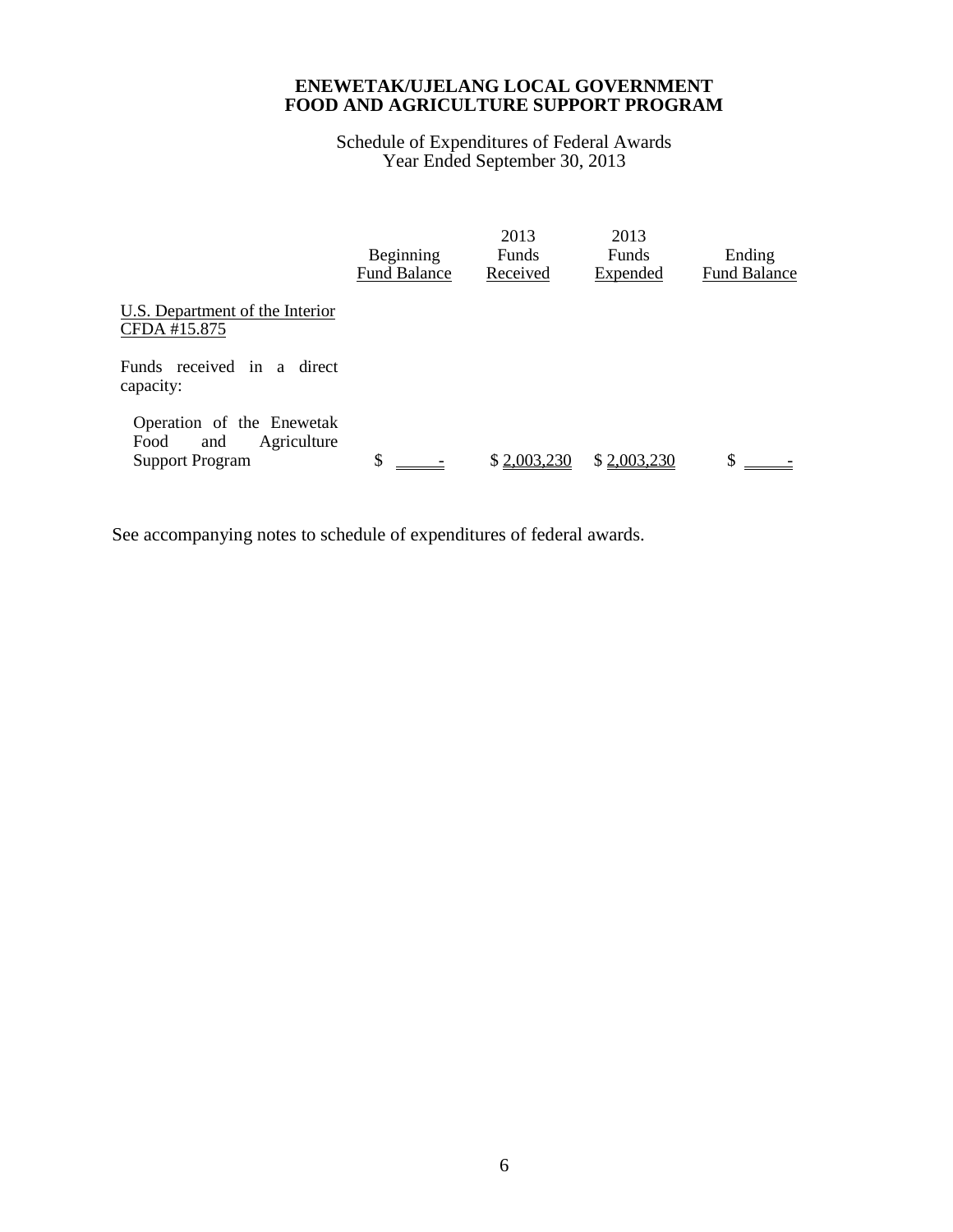Notes to Schedule of Expenditures of Federal Awards Year Ended September 30, 2013

### (1) Organization

The Program is the recipient of non-Compact of Free Association related funds received from the U.S. Department of the Interior. These funds must be expended in accordance with grant awards and are subject to general U.S. federal requirements, including OMB's Circular A-87 and Circular A-102.

## (2) Summary of Significant Accounting Policies

#### a. Basis of Accounting

The accompanying Schedule of Expenditures of Federal Awards includes the federal grant activity of the Program and is presented on the modified accrual basis of accounting. The information in this schedule is presented in accordance with the requirements of OMB Circular A-133, *Audits of States, Local Governments and Non-Profit Organizations*.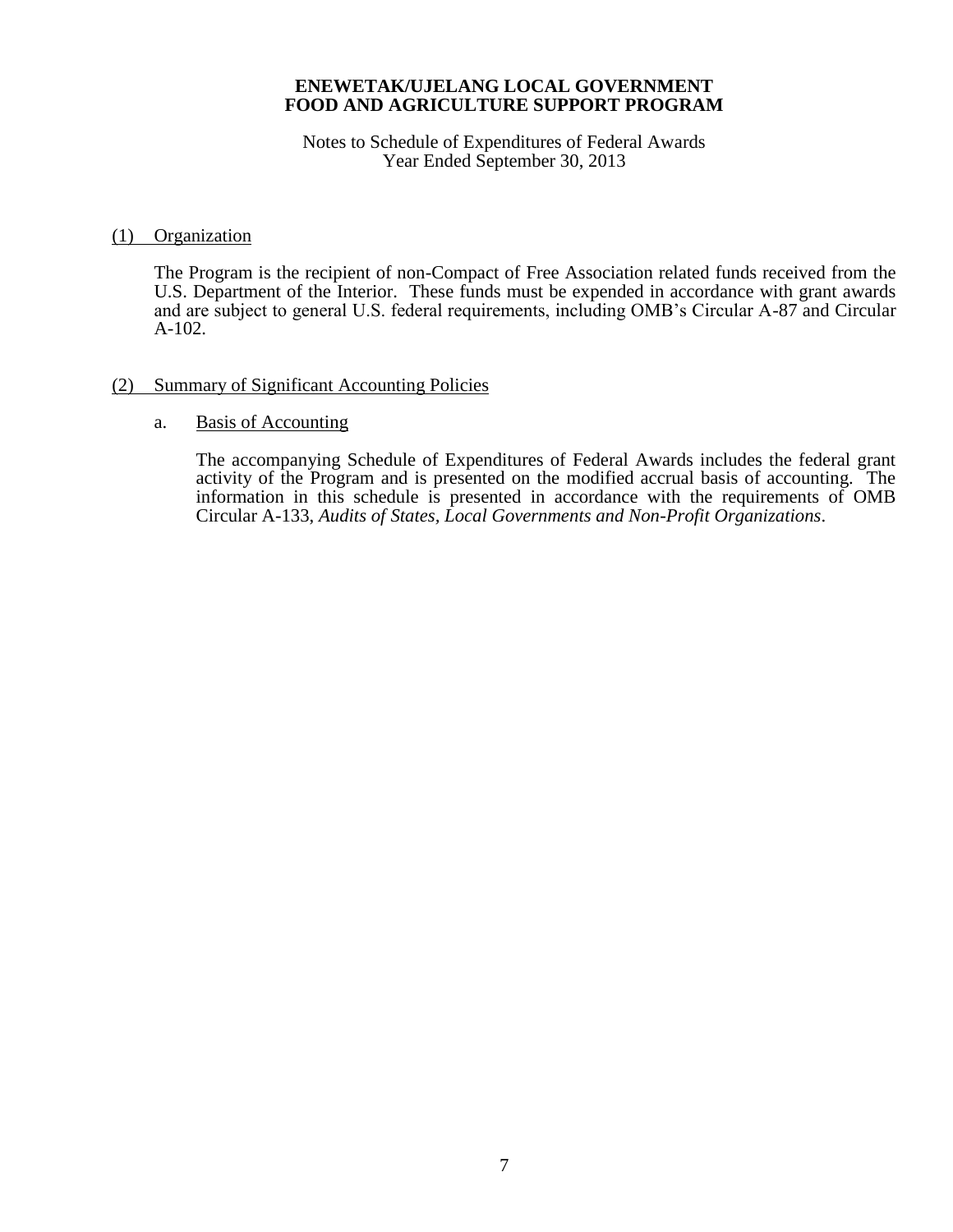Schedule of Findings and Questioned Costs Year Ended September 30, 2013

# **A. SUMMARY OF AUDITORS' RESULTS**

# **Section I - Summary of Auditor's Results**

## *Financial Statements*

|                                                  | 1. Type of auditors' report issued:                                                                                       | Unmodified     |  |  |
|--------------------------------------------------|---------------------------------------------------------------------------------------------------------------------------|----------------|--|--|
|                                                  | Internal control over financial reporting:                                                                                |                |  |  |
| 2.                                               | Material weakness(es) identified?                                                                                         | N <sub>o</sub> |  |  |
| 3.                                               | Significant deficiency (ies) identified?                                                                                  | None reported  |  |  |
| 4.                                               | Noncompliance material to financial statements noted?                                                                     | N <sub>o</sub> |  |  |
|                                                  | <b>Federal Awards</b>                                                                                                     |                |  |  |
|                                                  | Internal control over major programs:                                                                                     |                |  |  |
| 5.                                               | Material weakness(es) identified?                                                                                         | N <sub>0</sub> |  |  |
| 6.                                               | Significant deficiency(ies) identified?                                                                                   | None reported  |  |  |
| 7.                                               | Type of auditors' report issued on compliance<br>for major programs:                                                      | Unmodified     |  |  |
| 8.                                               | Any audit findings disclosed that are required to be reported in<br>accordance with Section 510(a) of OMB Circular A-133? | N <sub>o</sub> |  |  |
| 9.                                               | Identification of major programs:                                                                                         |                |  |  |
|                                                  | <b>Name of Federal Program</b><br>CFDA #                                                                                  |                |  |  |
|                                                  | 15.875<br><b>Enewetak Food and Agriculture Support Program</b>                                                            |                |  |  |
| 10.                                              | Dollar threshold used to distinguish between Type A and Type B<br>programs:                                               | \$300,000      |  |  |
| 11.                                              | Auditee qualified as a low-risk auditee?                                                                                  | N <sub>o</sub> |  |  |
| <b>Section II - Financial Statement Findings</b> |                                                                                                                           |                |  |  |

No matters are reportable

# **Section III - Federal Award Findings and Questioned Costs**

No matters are reportable